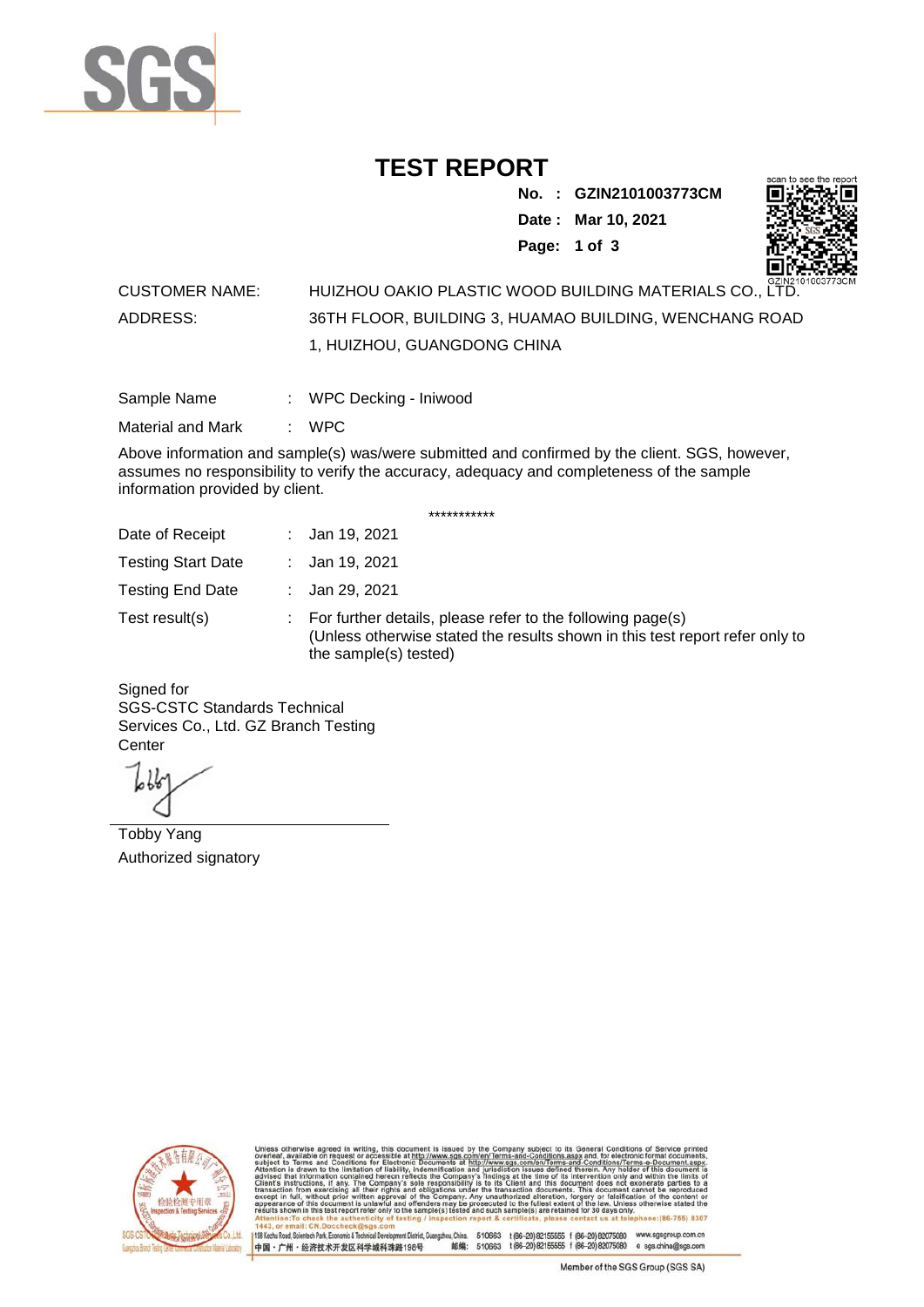

## **TEST REPORT**

**No. : GZIN2101003773CM Date : Mar 10, 2021 Page: 2 of 3** 

Summary of Results:

| No. | $\sf{Test}$ Item . | <b>Test Method</b>                           | Result                     | Conclusion |
|-----|--------------------|----------------------------------------------|----------------------------|------------|
|     | Boiling test       | EN 15534-1:2014 $+$<br>A1:2017 Section 8.3.3 | Mass change<br>rate: 0.75% | Pass       |

Note: Pass : Meet the requirements;

Fail : Does not meet the requirements;

/ : Not Apply to the judgment.

Original Sample Photo:





Conditions/Terms-e-Docu<br>rein. Any holder of this d 8307